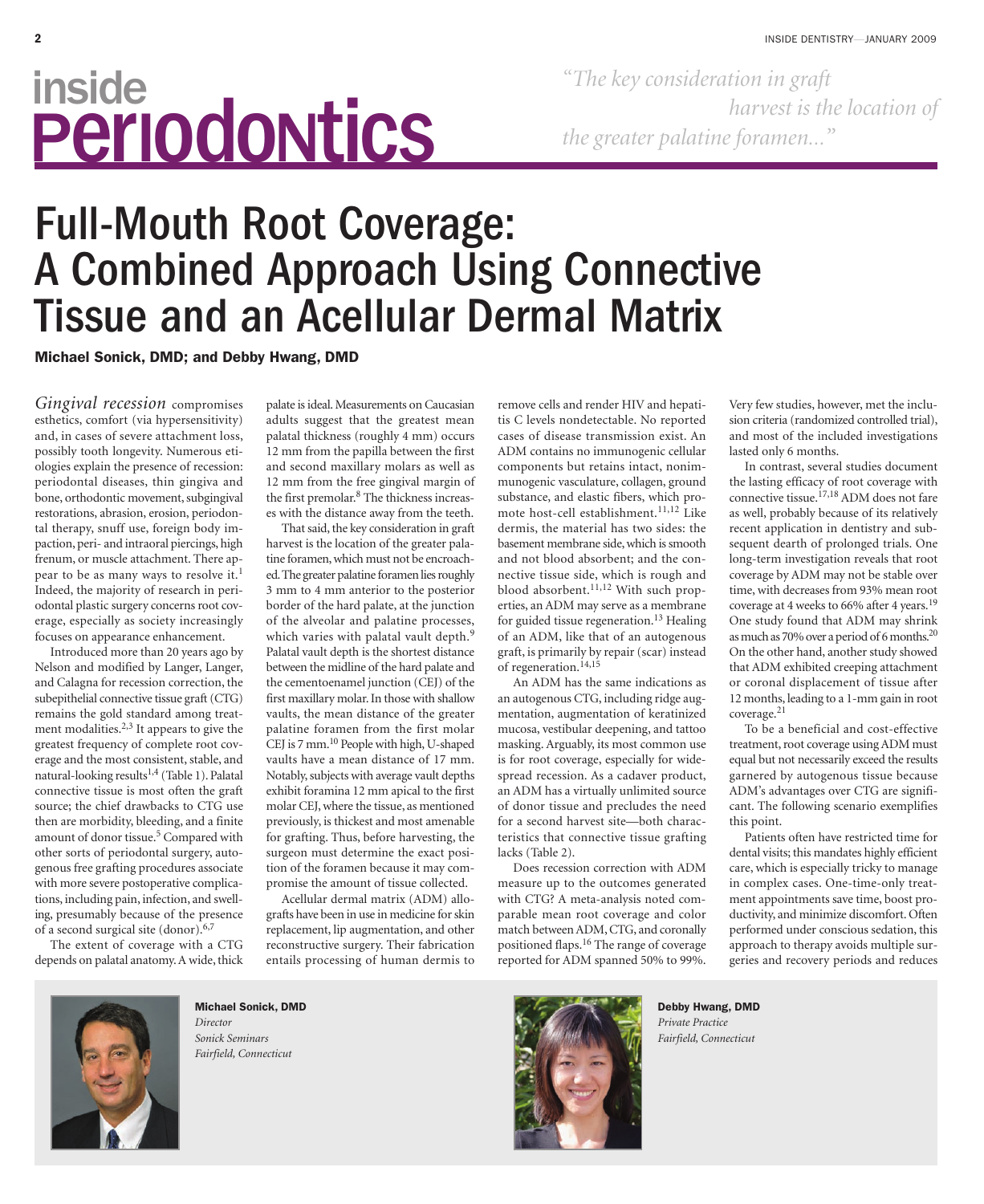time away from work, thus expediting treatment completion.

A patient with generalized gingival recession is a prime candidate for the above full-mouth method. The limiting factor, however, becomes the amount of donor tissue required. There is a set volume of autogenous tissue available based on palatal anatomy.8-10 A dilemma arises when little patient mucosa exists but broad coverage is required. The traditional resolution to that predicament involves extracting as much autogenous mucosa as possible (ie, bilateral palatal harvest), grafting as many sites as possible, and repeating the treatment when donor-site healing completes. After the first laborious procedure, the patient may be reluctant to pursue a follow-up surgery.

The solution presented here may be more practical and less traumatic. It is possible to obtain the maximum amount



**Figure 1** Preoperative frontal view revealing bilateral recession in both the mandible and maxilla.

**Figure 4** A modified tunnel approach was used for the mandibular site (from teeth Nos. 24 through 30). Alternate papillae were elevated to allow placement of the allograft. Note maintenance of papilla between teeth Nos. 25 and 26,

Nos. 27 and 28, and Nos. 29 and 30.

of autogenous connective tissue present and supplement any required additional mucosa with allograft, namely ADM. Use of allograft thus facilitates full-mouth coverage, negating the need for a second appointment. The following three cases of maxillary and mandibular recession illustrate this approach.

#### **CASE 1: Maxillary CTG Using Envelope Approach; Mandibular ADM Using Envelope Approach**

A nonsmoking, medically and periodontally healthy 44-year-old man presented with progressive gingival recession and hypersensitivity of both maxillary and mandibular teeth. On examination, Miller class I recession was detected from teeth Nos. 3 through 7 and Nos. 24 through 30, with depths ranging from 1 mm to 5  $\text{mm}^{15}$ (Figure 1 and Figure 2). The patient also



**Figure 2** Recession was evident on maxillary teeth Nos. 3 through 8 with significant mucogingival defects on teeth Nos. 3, 5, and 6. Mandibular teeth Nos. 26 through 30 also exhibited recession with mucogingival defects on teeth Nos. 27 and 28.



exhibited similar recession contralaterally on teeth Nos. 8 through 14 and Nos. 19 through 25. Because of the extent of the recession, two autogenous subepithelial CTGs were chosen to treat the maxillary right teeth, while an ADM (AlloDerm®, BioHorizons Inc, Birming ham, AL) was selected to correct the mandibular left dentition. It was decided to treat the opposite side at a future visit.

After intravenous sedation and local anesthetic induction, a buccal sulcular incision was made from tooth No. 2 to the distal of tooth No. 6. The papilla between teeth Nos. 6 and 7 was maintained and a modified tunnel procedure was performed (Figure 3). Full-thickness dissection occurred, without violation of the papillary tissue. Split-thickness dissection was executed at the base of the flap to allow for

*Recipient Sites*

**Figure 3** A sulcular incision was made from the mesial of tooth No. 2 to the distal of tooth No. 6. A tunnel was made between teeth Nos. 5 and 6 and Nos. 6 and 7, preserving the papilla. Full-thickness dissection was performed past the mucogingival junction throughout.



**Figure 6** The CTGs were sutured to the papilla with 5-0 gut suture after root preparation with a No. 7406 carbide finishing bur (H379.31.018, Brasseler USA, Savannah, GA) and a No. 1171 carbide round-end tapered fissure bur (H23R.31.012, Brasseler USA) and treatment with tetracycline for 2 minutes. Note the placement of the CTG beneath the papilla on teeth Nos. 5 and 6.

**Figure 7** A 1 cm x 4 cm allograft was placed after mandibular teeth root preparation with finishing burs and tetracycline treatment.The graft was secured with 5-0 gut interproximally.



**Figure 5** Connective tissue was harvested bilaterally from the palate in the areas of teeth Nos. 2 through 6 and Nos. 11 through 15. A single incision was used to facilitate postoperative

healing.

**Figure 8** The overlying flap was repositioned coronally over the allograft with sling ePTFE sutures. Note that the graft was not covered completely by the flap. This led to a delay in healing.



**Figure 9** After 1 week, the maxillary graft healed normally. In the mandible, tissue sloughing occurred in the areas of incomplete allograft coverage.

coronal repositioning. No vertical releasing incisions were made. A modified tunnel approach, as described by Allen,<sup>16</sup> was used for the mandibular site (from tooth No. 24 to No. 30), with elevation of alternate papilla to facilitate flap manipulation (Figure 4). In all areas, the exposed root surfaces were scaled and root planed with a 7/8 Gracey curet and Neumeyer bur. Tetracycline solution was applied for 2 minutes, after which the root surfaces were irrigated with sterile water.

#### *Donor Sites*

Following the protocol described by Langer and Langer,<sup>2</sup> subepithelial CTGs were harvested bilaterally from the palate (distal aspect of the canine to mesial aspect of the second molar), avoiding the greater palatine foramina (Figure 5). The palatal incisions were closed primarily via interrupted suturing with 4-0 expanded polytetrafluoroethylene (ePTFE). The two CTGs were trimmed with a No. 15 scalpel blade to comply with defect morphology.

The 1 cm x 4 cm ADM graft was processed according to the manufacturer's directions. The ADM was hydrated in sterile saline for 15 minutes until the backing could be removed easily and then placed in a second sterile saline bath for 10 minutes. The material was trimmed to fit the mandibular defects.

#### *Graft Placement*

Two CTGs were positioned over teeth Nos. 3 through 7 and secured via sling and periosteal suturing with 5-0 plain gut (Figure 6). The flap was advanced to cover the CTGs and sutured in place with 4-0 ePTFE. One intact segment of ADM was positioned over teeth Nos. 24 through 30 and secured via sling and periosteal suturing with 5-0 plain gut and 6-0 polyglactin 910 (Figure 7). The flap was advanced to cover the ADM and sutured in place with 4-0 ePTFE and 6-0 polyglactin 910 suture (Figure 8).

#### *Postoperative Instructions*

The patient was prescribed ibuprofen 600 mg every 4 hours and hydrocodone 7.5 mg/acetaminophen 750 mg as required for analgesia, and doxycycline 100 mg once daily for 10 days as antibiotic. The patient was instructed not to use a toothbrush but



**Figure 10** After 9 months, the healing produced adequate bands of keratinized gingiva. The maxilla displayed significant root coverage. This may have been avoided if the allograft was covered completely with the overlying flap.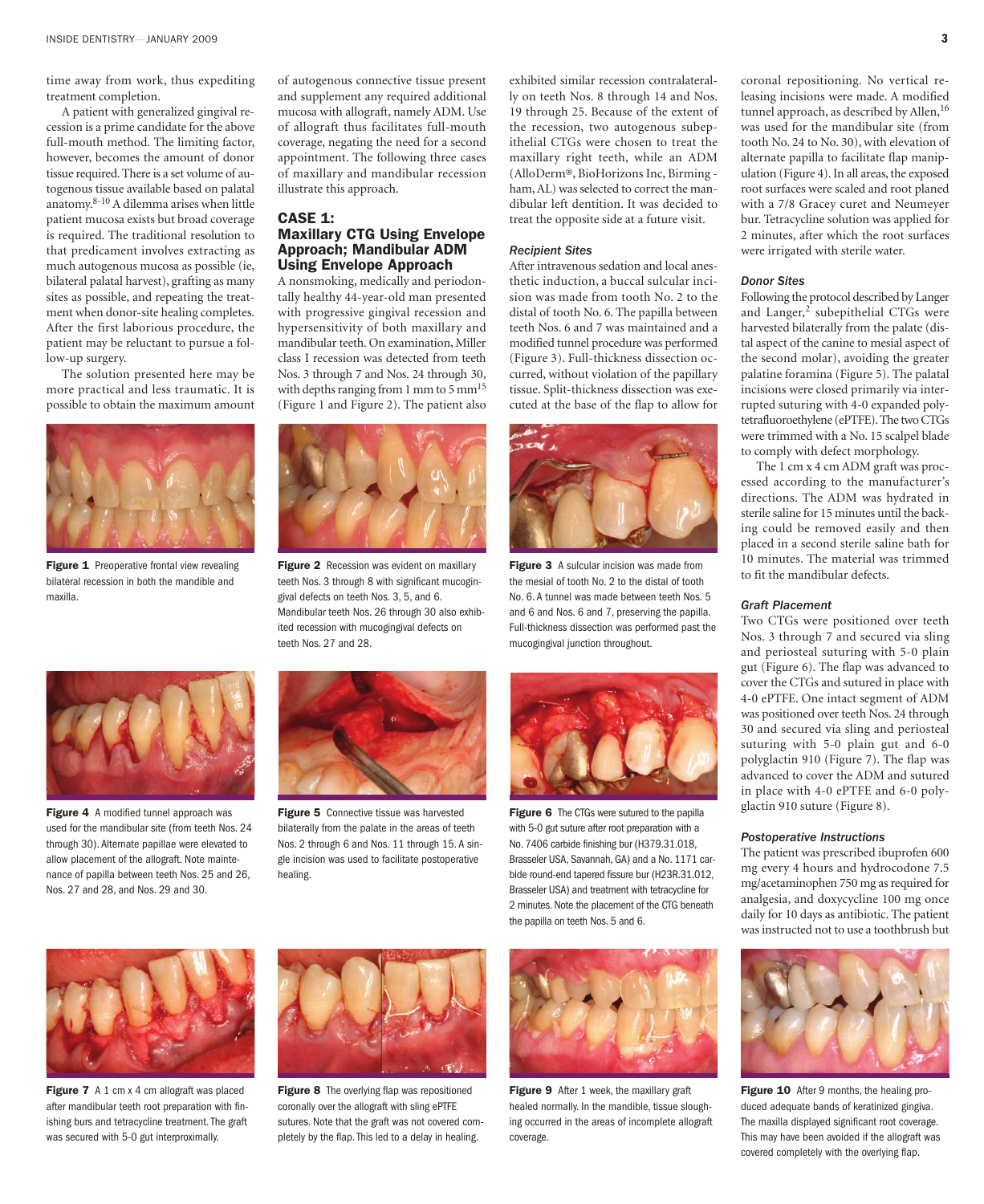### **4 Periodontics INSIDE DENTISTRY—JANUARY 2009**

instead to rinse with 0.12% chlorhexidine or warm saline twice daily. The ePTFE sutures were removed 7 days postsurgery.

#### *Clinical Results*

At 1 week after surgery, healing was within normal limits in the maxilla (Figure 9). Mild sloughing, however, occurred in the mandible. The sloughing was mostly on the marginal gingiva where the allograft was not covered completely. At 9 months, healing was complete (Figure 10).

#### **CASE 2: Maxillary CTG Using Envelope Approach; Mandibular ADM Using Envelope Approach**

A nonsmoking, medically and periodontally healthy 18-year-old woman presented with progressive gingival recession, hypersensitivity, and esthetic compromise



**Figure 11** Preoperative frontal view revealing generalized recession in an 18-year-old woman. The patient complained of sensitivity and was concerned with gingival esthetics.



**Figure 13** A full-thickness flap was elevated from teeth Nos. 19 through 30. The roots were prepared with a No. 7406 carbide finishing bur (H379.31.018) and a No. 1171 carbide roundend tapered fissure bur (H23R.31.012) and treated with tetracycline for 2 minutes. The allograft was secured with 5-0 gut suture.

of her maxillary and mandibular teeth. On examination, Miller class I recession was detected from teeth Nos. 5 through 12, and Miller class II recession from teeth Nos. 19 through 30, with depths ranging from 1 mm to 3 mm<sup>22</sup> (Figure 11). Because of the extent of the recession, an autogenous subepithelial CTG was chosen to treat the maxillary teeth, while an ADM (AlloDerm) was selected to correct the mandibular dentition.

#### *Recipient Sites*

After intravenous sedation and local anesthetic induction, buccal sulcular incisions were made from teeth Nos. 3 through 14 as well as from teeth Nos. 18 through 30. Full-thickness envelope flaps were elevated.<sup>23</sup> No vertical releasing incisions were made. In all areas, the exposed root surfaces were scaled and root planed with



**Figure 12** Both maxillary and mandibular fullthickness flaps were repositioned coronally over the grafts (connective tissue in the maxilla and ADM in the mandible). The flap was secured with ePTFE sling sutures. An attempt to achieve complete coverage of the grafts was made.



**Figure 14** After 2 weeks, the maxillary graft healed smoothly. In the mandible, some sloughing of the flap over the allograft occurred.

a 7/8 Gracey curet and Neumeyer bur. Tetracycline solution was applied for 2 minutes, after which the root surfaces were irrigated with sterile water.

#### *Donor Sites*

The subepithelial CTG was harvested using the same protocol as described for Case 1. Then, one 1 cm x 2 cm ADM graft was processed according to manufacturer's directions.

#### *Graft Placement*

Two CTG were positioned over teeth Nos. 5 through 12 and secured via sling and periosteal suturing with 5-0 plain gut. The flap was advanced to cover the CTG and sutured in place with 4-0 ePTFE (Figure 12). Three segments of ADM were positioned over teeth Nos. 18 through 30 and secured via sling and periosteal suturing with 5-0 plain gut (Figure 13). The flap was advanced to cover the ADMs and sutured in place with 4-0 ePTFE (Figure 13).

#### *Postoperative Instructions*

The patient received the same postoperative prescriptions and instructions as the patient in Case 1. However, for this case, the ePTFE sutures were removed 14 days postsurgery (Figure 14).

#### *Clinical Results*

Healing was within normal limits. The patient went to college and was only seen every 6 months for recall. Excellent root coverage in the maxilla and mandible was evident at the 18-month follow-up (Figure 15). Root coverage appeared to



**Figure 15** At 18 months, the patient exhibited excellent healing. Root coverage was obtained and tissue thickness had increased.

have been maintained both in the maxillary autogenous grafted areas as well as the mandibular allograft sites (Figure 16A through Figure 16D). Tissue thickness also was improved.

#### **CASE 3: Maxillary CTG Using Envelope Approach; Mandibular ADM Using Envelope Approach**

A nonsmoking, medically and periodontally healthy 19-year-old woman presented with esthetic compromise and hypersensitivity of her maxillary and mandibular teeth. On examination, Miller class I and II recession was detected from teeth Nos. 6 through 11 and from teeth Nos. 20 through 29, with depths ranging from 1 mm to 4 mm15 (Figure 17 and Figure 18). Because of the extent of the recession, an autogenous subepithelial CTG was chosen to treat the maxillary teeth, while an ADM (AlloDerm) was selected to correct the mandibular dentition.

#### *Recipient Sites*

After intravenous sedation and local anesthetic induction, buccal sulcular incisions were made from teeth Nos. 6 through 11 as well as from teeth Nos. 19 through 30 (Figure 19). Split-thickness envelope flaps were elevated.<sup>23</sup> No vertical releasing incisions were made.In all areas, the exposed root surfaces were scaled and root planed with a 7/8 Gracey curet and Neumeyer bur. Tetracycline solution was applied for 4 minutes, after which the root surfaces were irrigated with sterile water.

#### *Donor Sites*

The subepithelial CTG was harvested using the same protocol as described for Case 1. Then, one 1 cm x 4 cm ADM graft was processed according to manufacturer's directions.

#### *Graft Placement*

The CTG was positioned over teeth Nos. 6 through 11 and secured via sling and periosteal suturing with 5-0 plain gut. The flap was advanced to cover the CTG and sutured in place with 4-0 ePTFE. Two segments of ADM were positioned over teeth Nos. 20 through 29 and secured via sling and periosteal suturing with 5-0 plain gut (Figure 20). The flap was advanced to cover the ADMs and sutured in place with 4-0 ePTFE suture (Figure 21).



Figure 16A through 16D Pre- and postoperative buccal views clearly demonstrate the excellent healing. The benefits of the combined grafting procedure are evident in this now 20-year-old woman.